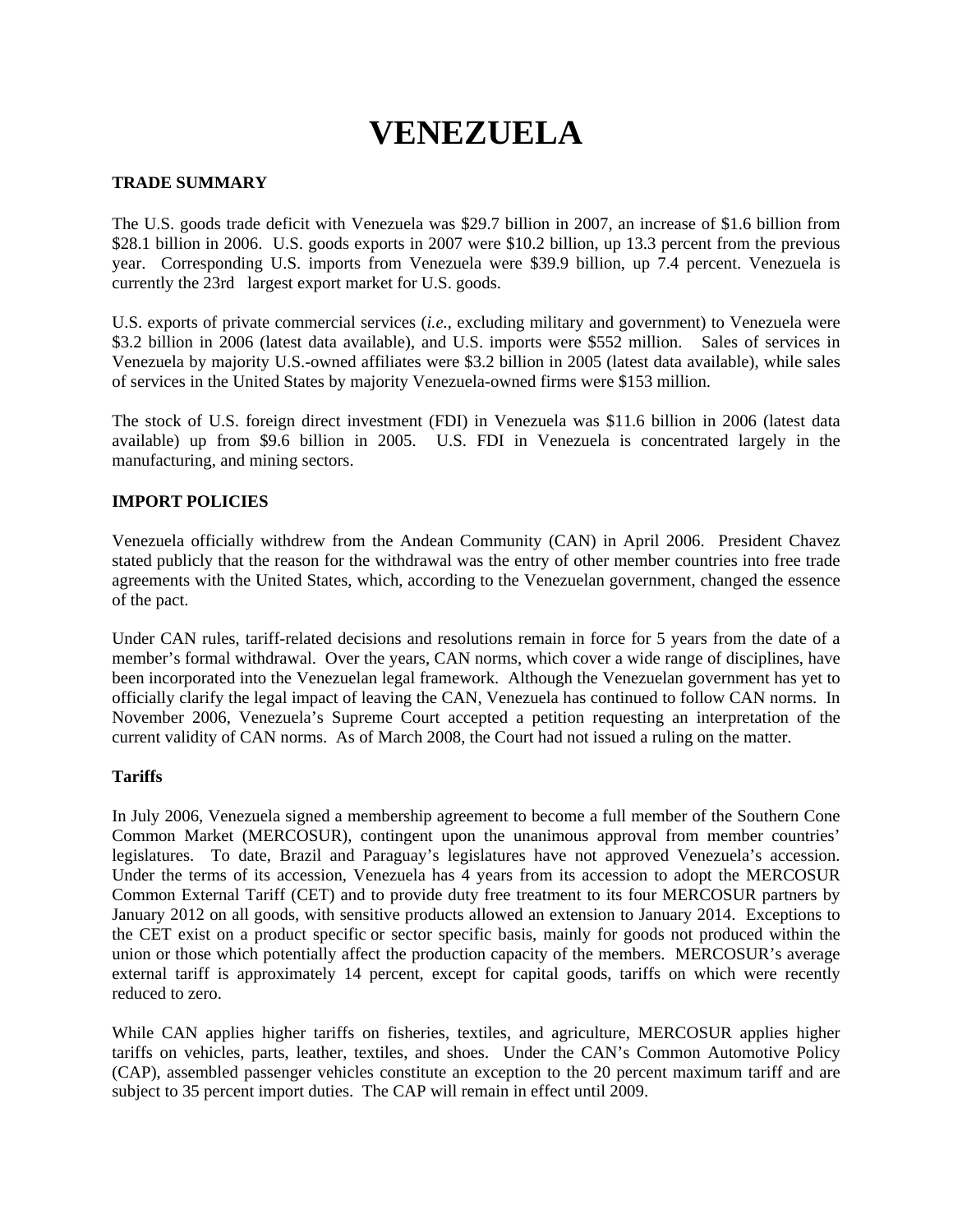On December 5, 2006, Venezuela imposed a new 15 percent luxury tax as part of a broader currency control measure for goods considered "nonpriority" items, including alcohol, rugs and carpeting, jewelry, and toilet paper. In October 2007, the Venezuelan government doubled the tax on alcoholic beverages and increased the tax on cigarettes from 45 percent to 70 percent. At the same time, Venezuela reduced its value added tax from 16.5 percent to 9 percent.

Venezuela continues to apply the CAN's CET for certain agricultural products, including feed grains, oilseeds, oilseed products, sugar, rice, wheat, milk, pork, and poultry imports from third-countries. While most agricultural products fall within the 5 percent to 20 percent tariff range, Venezuela's average tariff for the sector currently stands at approximately 17 percent.However, the adjustable levy applied under the CAN's Price Band System can increase the actual duty significantly, raising tariffs when world prices are low and lowering them when prices are high.

# **Nontariff Measures**

Difficulty in obtaining foreign exchange and burdensome documentation requirements associated with importation are significant barriers to trade with Venezuela. Venezuela also protects its agricultural producers through a nonlegislated system of guaranteed minimum prices, and the use of import licenses and sanitary permits to restrict imports.

The Foreign Exchange Administration Board (CADIVI) regulates the purchase and sale of foreign currency in Venezuela. CADIVI's daily average currency approvals have grown from \$63.5 million in 2005 to \$160 million as of October 2007. The Ministry of People's Power for Light Industry and Commerce (MILCO) maintains a list of imports that are eligible to receive foreign currency approval. This list has grown significantly since the introduction of exchange controls, and now includes services and the repatriation of capital. Despite these exchange controls, imports have grown significantly due to economic growth fueled by high oil prices and Venezuelan government spending. Exchange control authorities have recently expressed the need to tighten the supply of currency to limit imports of certain products, particularly spirits, vehicles, and luxury goods, and to favor increasing domestic production. Problems coordinating the timing of access to CADIVI dollars with the approval of import permits and licenses and contracting shipments have led to delays and higher import costs. CADIVI dollar approvals currently take 60 days to 90 days, but can run longer.

Venezuela prohibits the importation of used cars, buses, and trucks; used tires; and used clothing. Beginning January 1, 2008, all automobile importers must solicit a license from MILCO for authorization to receive foreign exchange for the importation of assembled vehicles. According to the resolution, approval of these licenses depends on "national need, the capacity of national production, plans to expand local production, model cost, historic sales, and the efficient use of fuel." When soliciting this license, all automotive companies will have to include their "national production plan" and their "vehicle importation plan." This resolution also requires that by July 2008 all vehicles imported and assembled in Venezuela run on both natural gas and regular gas before being sold to the public.

The Venezuelan government approved minimum farm gate prices for corn, rice, and sorghum on August 18, 2006. The Official Gazette Nº 38,503 establishes new farm gate prices for these commodities. The last increase occurred in December 2005. Farmers have argued that prices do not keep up with production costs, and have requested a certain level of subsidies. The Venezuelan government announced agricultural subsidies for selected commodities in February 2007 and extended those subsidies in April 2007. Information about agricultural subsidies has only been published through advertisements in a progovernment newspaper. The subsidy scheme is oriented exclusively to primary growers. Growers, based on their acreage, must fulfill a list of requirements to receive this subsidy.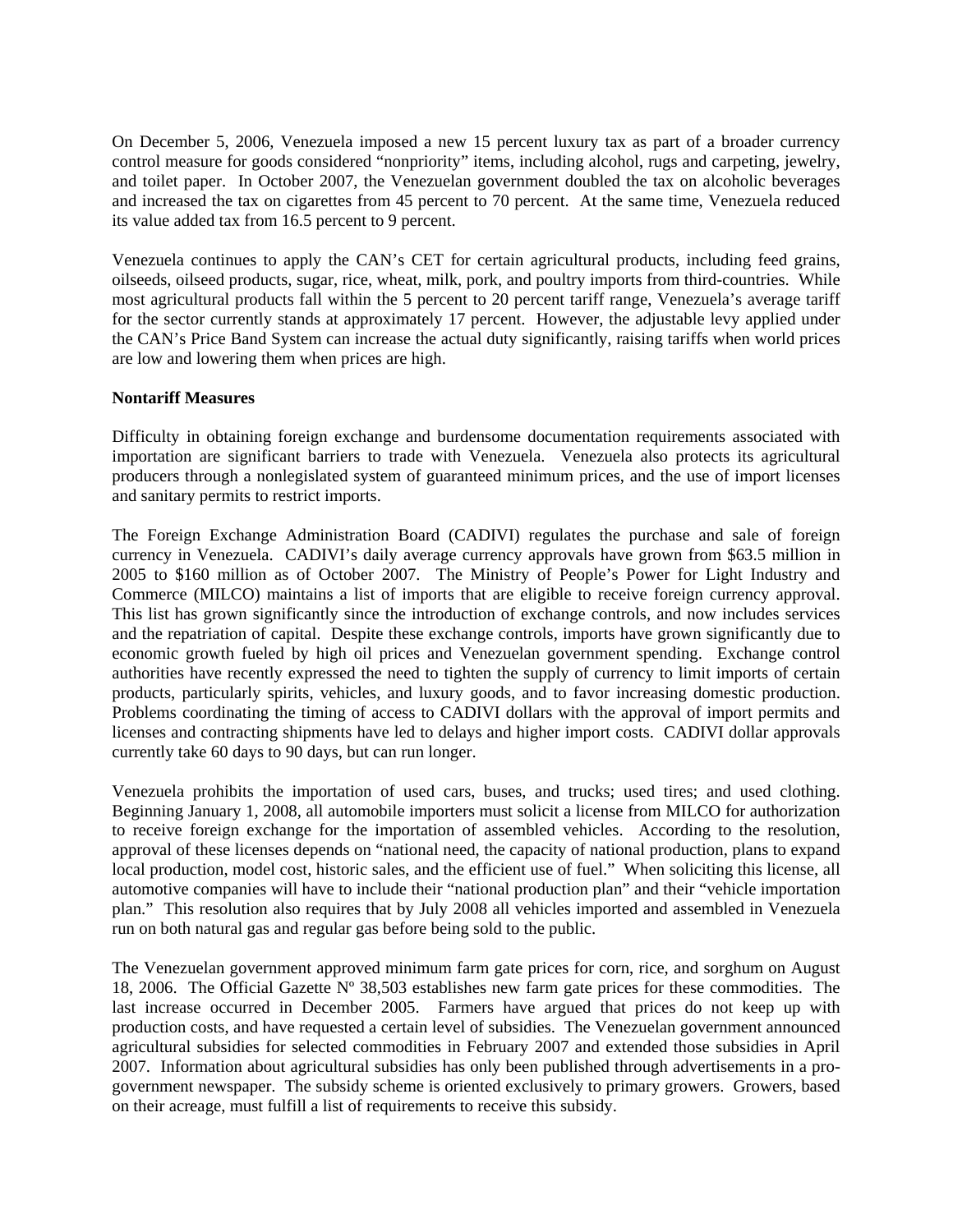In theory, each year the government, industry, and producers agree to a minimum price for major crops, such as corn, sorghum, and rice. During 2003, the Ministry of People's Power for Agriculture and Lands (MAT) established the National Boards (in Spanish: Juntas Nacionales, or Juntas). "Juntas" were created for eight major food sectors (grain and feed, sugar, oilseeds, livestock, poultry, coffee, dairy, and cheese). These "Juntas" are composed of representatives from the producer, processor, retail, consumer, and government sectors, and are charged with reviewing the criteria for establishing fair prices for the entire production chain. Each "Junta" is responsible for recommending and establishing fair prices in the sector, with the consensus of all of its members. Beginning in 2006, the "Juntas" have not met on a regular basis, and both producers and processors have stated that recommendations made and decisions taken within the "Juntas" are, in many cases, not observed by the government.

Venezuela maintains tariff-rate quotas (TRQs) for up to 62 Harmonized System code headings. However, the issuance of import licenses for such TRQs is neither transparent nor automatic and has negatively affected trade in basic agricultural commodities, as well as processed products. The issuance of import licenses and sanitary permits has become very restrictive. The Venezuelan government has denied import licenses for both in-quota and over-quota quantities, even though importers are often willing to pay the over-quota tariff*.* Automatic issuance of licenses for over-quota quantities has not occurred. Furthermore, the Venezuelan government has not published regulations establishing the TRQ mechanism for certain eligible products and has refused to activate the TRQ for others, such as pork.

Basic agriculture and processed food products are still on the CADIVI priority import list. Nevertheless, importers interested in importing basic commodities, agricultural inputs, and some horticultural products must request a "certificate of nonproduction" or a "certificate of insufficient production" from either the Ministry of People's Power for Food (MINAL), MILCO, MAT, or the National Customs and Tax Administration Service (SENIAT), Venezuela's tax and customs authority. Some goods may require a certificate from more than one ministry. These certificates state that a certain product is not domestically produced or domestic production is not sufficient, and allow importers to request foreign exchange for imports, import licenses, import permits, and possibly tax exoneration from other government offices. The number of ministries and agencies involved and the constant shift of responsibilities among them has hampered the issuance of import permits, import licenses and the registration of local and imported food products. On January 18, 2008, the Government of Venezuela passed a resolution waiving the "certificate of nonproduction" requirement for 51 goods until July 18, 2008 to mitigate current food shortages.

Venezuela also blocks imports through its refusal to issue sanitary and phytosanitary (SPS) permits. Such permits are required by the Ministry of People's Power for Health (MPPS) and MAT. The government of Venezuela, as of January 18, now requires the MAT and MPPS to issue these permits within 7 days.

U.S. industry has raised concerns about the use of SPS permits to unreasonably restrict agricultural and food imports. These practices have particularly affected trade in pork, poultry, beef, apples, grapes, pears, nuts, onions, and potatoes. Industry representatives have reported that Venezuela also restricts the sale of nutritional supplements or natural products to pharmacies, limiting direct sales efforts.

The government generally delays the issuance of import licenses for yellow corn and for oilseeds and oilseed products until the entire local crop has been purchased at the set price. This occurs when there is a surplus of domestic crops. When there is a deficit, imports are readily authorized. In the case of oilseeds, the palm oil crop must be purchased, before issuing import licenses for any vegetable oil imports. Most recently, and due to insufficient domestic supply, the Venezuelan government restricted exports of both basic commodities and processed products; this is the case for white corn, rice, and corn flour.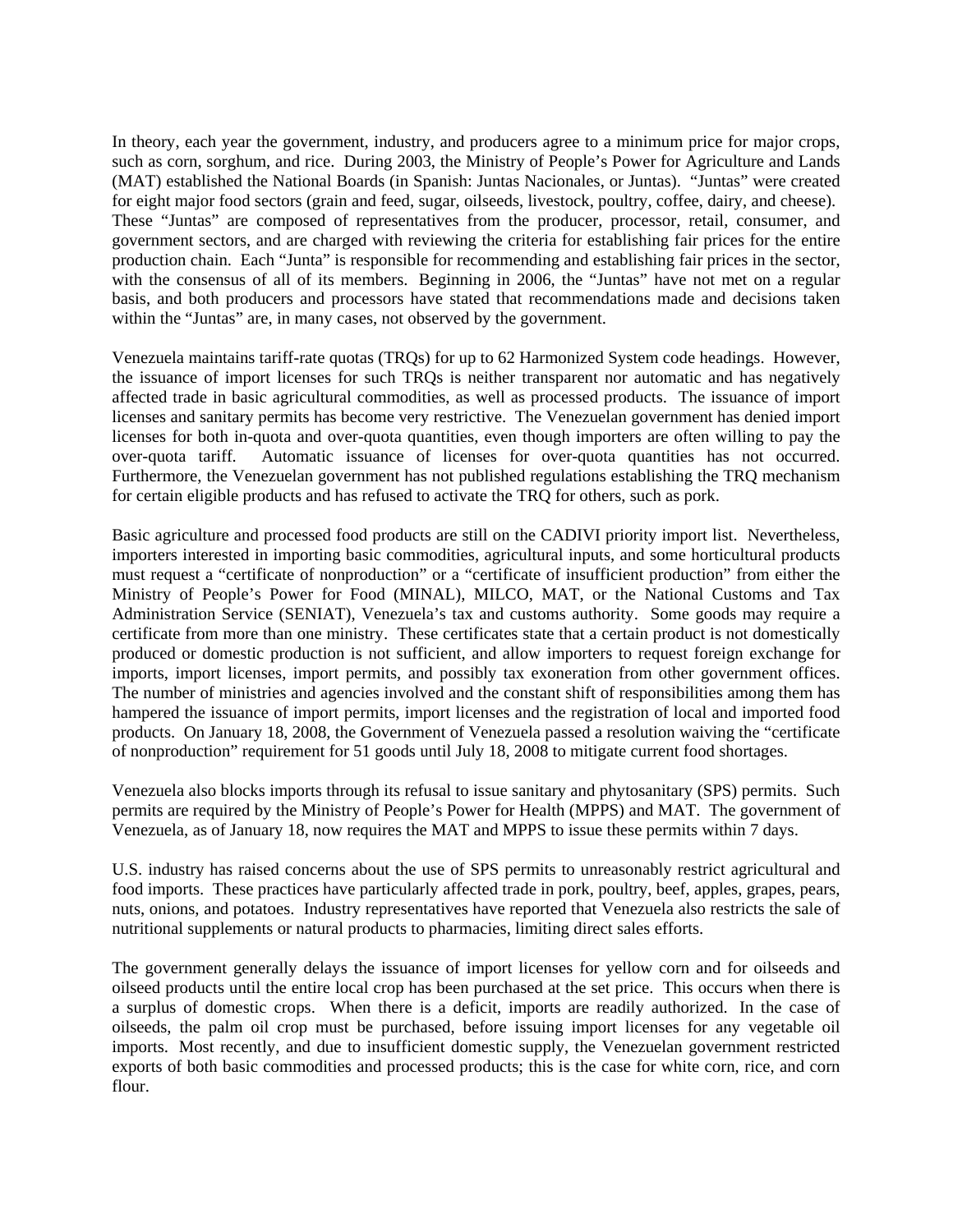Imports of yellow corn are dependent upon the purchase of local sorghum and/or white corn. Soybean meal imports are dependent upon the purchase of "domestically produced" soybean meal that is crushed from imported soybeans, and permits for grape and black bean imports have been tied to the purchase of local production.

Since January 2003, the Venezuelan government has implemented an import tax exoneration policy for staple products. Initially, the import tax exoneration was granted for a 6 month period. Since then, some products were added or removed from the initial list and there were certain periods when this policy expired. This measure had been renewed every 6 months until 2007, when the government renewed it for a 1 year period. Import tax exoneration is currently valid until February 12, 2008 (according to the Official Gazette Nº 38,625, dated 02/13/07). On January 18, 2008, the Government of Venezuela created a new list of tax exempt goods that featured some products on the current list and some additions.

The Venezuelan government has created a large food distribution network for the low-income population. Corporación de Abastecimiento y Servicios Agrícolas (CASA), a state trading entity, is the government food purchasing entity, and Mercado de Alimentos C.A. (MERCAL) is a government organization created in 2003 to commercialize and market food products. Venezuela's food program is focused on providing a government subsidized basic basket of products to the poor classes. Products include dry milk, precooked corn flour, black beans, rice, vegetable oil, sardines, pasta, sugar, bologna, margarine, deviled ham, eggs, mayonnaise, and sauces. CASA purchases both domestic and imported products and has purchased sugar, rice, wheat flour, black beans, milk powder, edible oil, margarine, poultry, and eggs from a variety of countries. MERCAL distributes more than 40 percent of all basic food staples consumed in Venezuela, offering products at prices that are at or below those of controlled-price products. CASA and MERCAL compete with private industry, although the private sector also supplies products to this chain. The private sector has complained that CASA has an unfair advantage, because it has guaranteed access to dollars, import licenses, and permits and, as a government entity, it imports products without tariffs and customs duties.

The Venezuelan Agricultural Corporation (CVA), a state-holding enterprise created in 2004, has the following processing subsidiaries: CVA Cereals and Oilseeds; CVA Dairy; CVA Sugar; CVA Inputs; and CVA-Leander, which was created in February 2007 for meat and fishery products, in response to meat shortages that occurred in January 2007. CVA's main objective is to provide supplies to MERCAL. According to CVA's regulations, these industries, in addition to processing pre-cooked corn flour, pastas, milled rice, powdered milk, refined sugar, and various agricultural inputs, may also import and export raw and processed food.

# **STANDARDS, TESTING, LABELING, AND CERTIFICATION**

Some Venezuelan importers of U.S. products have alleged that Venezuela applies product standards more strictly to imports than to domestic products. The certification process is expensive. The Venezuelan Commission for Industrial Standards (COVENIN) normally requires certification from independent laboratories located in Venezuela, but at times will accept a certificate from independent laboratories elsewhere. In addition, in May 2007, the World Organization for Animal Health (OIE) classified the United States as a controlled risk country for Bovine Spongiform Encephalopathy (BSE), thereby clarifying that U.S. beef and beef products are safe to trade provided that the appropriate specified risk materials are removed. However, Venezuela continues to ban U.S. beef and beef products through BSE related measures.

Venezuela's 2002 labeling regulations established a register of domestic manufacturers and importers of textiles, as well as the minimum labeling requirements for all textile products marketed in Venezuela. According to the regulations, each imported product must bear a label stating the legal name or tax payer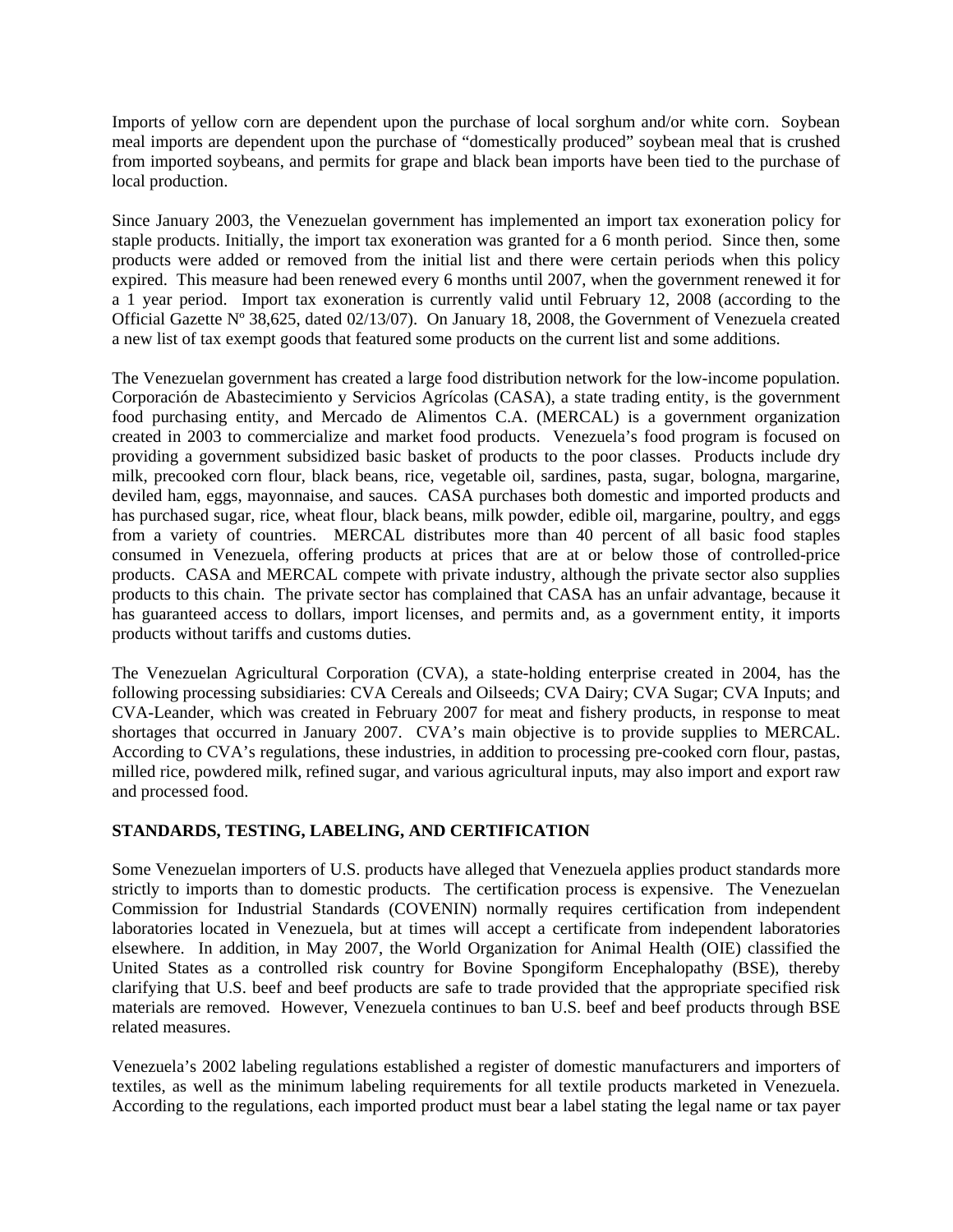number of the Venezuelan importer. Industry reports that such information is difficult if not impossible to know during the manufacturing process when permanent labels are attached. Re-labeling products upon entry to meet these requirements results in additional costs and delays.

# **GOVERNMENT PROCUREMENT**

Venezuela's procurement law covers purchases by government entities, national universities, and autonomous state and municipal institutions. The law requires a contracting agency to prepare a budget estimate for a procurement based on reference prices maintained by MILCO, which is used in the bidding process. The law forbids discrimination against tenders based on national origin. However, the law states the President can mandate temporary changes in the bidding process "under exceptional circumstances," or in accordance with "economic development plans" to promote national development, or to offset adverse conditions for national tenders. These measures can include price preferences for domestic products reservation of contracts for nationals, requirements of domestic content and technology transfer, and other incentives to purchase from companies domiciled in Venezuela. For example, government decree 1892 establishes a 5 percent preference for bids from companies offering products with more than 20 percent domestic content. In addition, half of that 20 percent of domestic content must be from smallto medium-sized domestic enterprises. The Venezuelan government is increasingly awarding contracts via directed procurements, thus avoiding competition required by the government procurement law. It is not clear to what degree the public procurement law applies to joint ventures in which a state entity has controlling interest.

Venezuela is not a signatory to the WTO Agreement on Government Procurement.

# **EXPORT SUBSIDIES**

Exporters of selected agricultural products – coffee, cocoa, some fruits, and certain seafood products – are eligible to receive a tax credit equal to 10 percent of the export's value. The level of direct payments for export subsidies has generally been fairly small and limited to agricultural products. Venezuela has notified its export subsidies to the WTO in the past, with the last notification occurring in June 2001, for the export year 1998. The total value of export subsidies at that time was \$5.5 million. Exports of coffee, cacao, bananas, and other fruits received the major share of these subsidies. The government has not published further information for export subsidies.

# **INTELLECTUAL PROPERTY RIGHTS (IPR) PROTECTION**

The Venezuelan Industrial Property Office's policies, as well as occasional publicly stated antagonism toward IPR, often draws criticism from IPR advocates and rights holders. Unfortunately, pirated software, music, and movies are widely available throughout the country, and piracy levels are increasing. In 2006, Venezuela was placed on USTR's Special 301 "Priority Watch List" and was kept on the list in 2007 for its failure to improve its IPR regime.

# **Patents and Trademarks**

The 1955 National Industrial Property Law provides the legal framework for patent and trademark protection in Venezuela. Venezuela's 1955 law is outdated and offers inadequate protections. The legal status of the CAN decision 486, which to some extent implements the WTO TRIPS Agreement, and CAN Decision 345, are currently in question since Venezuela withdrew from the organization in April 2006. Although the Venezuelan government has not yet formally clarified whether CAN norms still apply, it has continued to follow them.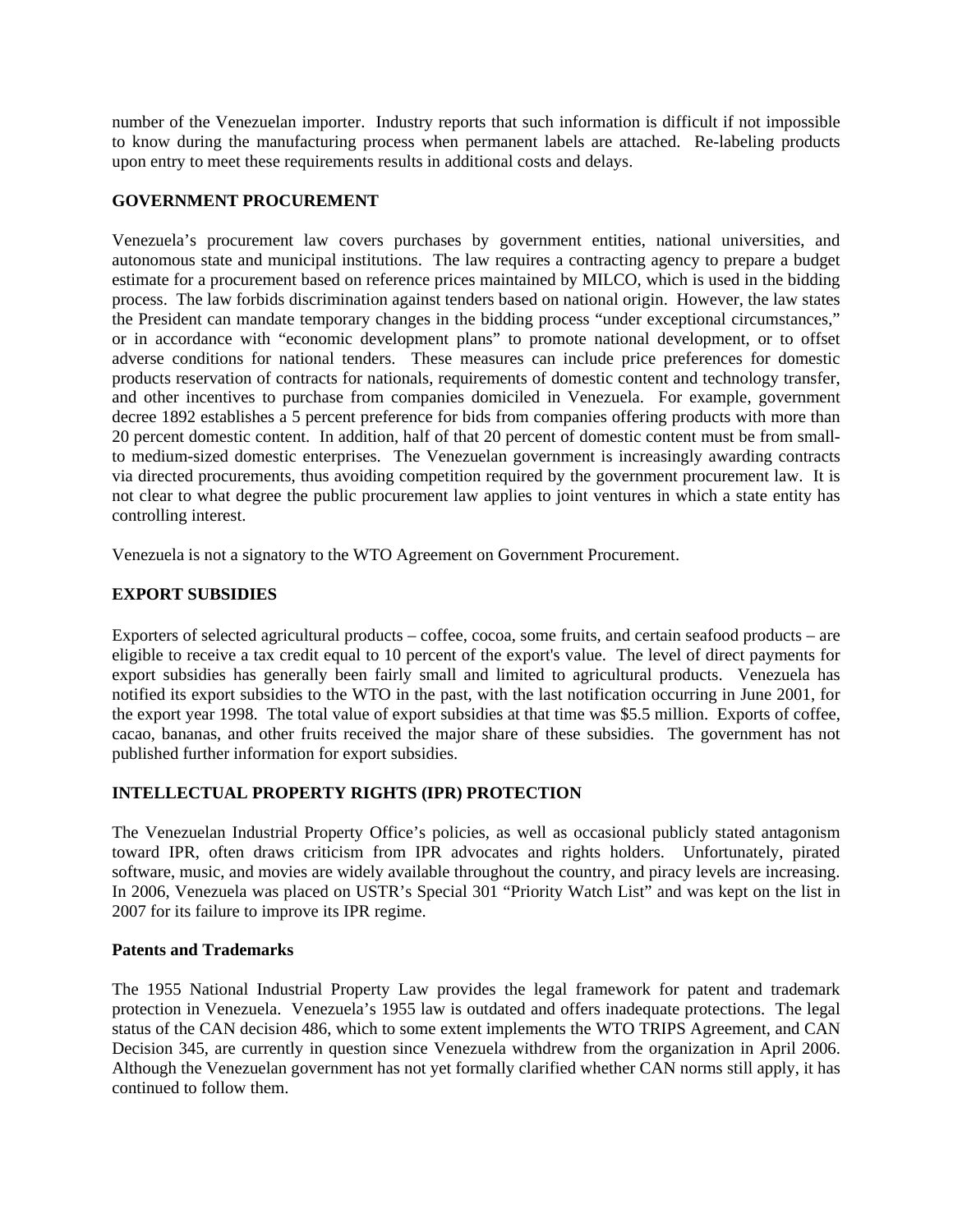U.S. companies remain concerned about the consequences of Venezuela leaving the Andean Community. If the Venezuelan government decides that CAN regulations still apply, U.S. companies will continue to monitor the impact of the Andean Tribunal's 2002 interpretation of Articles 14 and 21 of Decision 486, which do not allow for the patenting of "second-use" products (*e.g.*, new uses of previously known or patented products). Under pressure from the Andean Community and in line with some changes in leadership at the Autonomous Service for Intellectual Property (SAPI), Venezuela has revoked previously issued patents. Very few patents for new pharmaceuticals were awarded in 2004, and none were issued in 2005, 2006, or 2007. Since 2002, Venezuela's food and drug regulatory agency (INH) began approving the commercialization of new drugs which were the bioequivalent of innovative drugs and relied on innovator proprietary data submitted for INH marketing approval. As a result, innovative drug companies do not receive protection from unfair commercial use of their test data as required by TRIPS. In effect, the Venezuelan government allows others seeking marketing approval for the same products to use the same test data that required lengthy and expensive development.

# **Enforcement**

The Venezuelan copyright and trademark enforcement branch of the police (COMANPI) attempts to provide copyright enforcement support with a small staff of permanent investigators. Lack of personnel, coupled with a very limited budget and inadequate storage facilities for seized goods, has forced COMANPI to work with the National Guard and private industry to improve enforcement of copyrighted material. SENIAT, Venezuela's tax and customs authority, passed a regulation in mid-2005 that allows *ex officio* seizure of illegal goods at customs points and inland, and gives companies 3 days to verify the product's authenticity and press charges. In most cases, companies and violators reach a settlement instead of going through a lengthy, and often fruitless, court proceeding. SENIAT continues to be the only agency actively protecting IPR, and has launched public anti-piracy and "zero tax evasion" campaigns that have raised awareness of IPR issues.

# **SERVICES BARRIERS**

Venezuela maintains restrictions on a number of service sectors. Venezuela requires that certain professions be licensed in Venezuela (*e.g.*, engineers, architects, economists, business consultants, accountants, lawyers, doctors, veterinarians, and journalists). Foreign nationals wishing to practice these professions in Venezuela must have their credentials validated by a Venezuelan university, provided that a reciprocity agreement exists with their country of origin. Some accounting and auditing functions (particularly government related) require Venezuelan citizenship, and only Venezuelan citizens may act as accountants in companies which trade over 25 percent of their total shares in the local stock exchange. A foreign lawyer cannot provide legal advice on foreign or international law without being licensed to practice Venezuelan law.

On November 1, 2007, the Venezuelan government imposed a 1.5 percent tax on financial transactions for companies or legal entities, known by its Spanish acronym of ITF. Under the ITF, a transaction from one company to another would be taxed at 1.5 percent, but withdrawals from personal accounts are not taxed.

Foreigners are required to establish a commercial presence for the provision of engineering services. Foreign consulting engineers must work through local firms or employ Venezuelan engineers. There is a law governing public service tenders that gives preferential treatment to Venezuelan firms for projects financed with public funds. Foreign participation is restricted to a maximum of 19.9 percent in professional firms.

Venezuela limits foreign equity participation (except from other CAN countries) to 20 percent for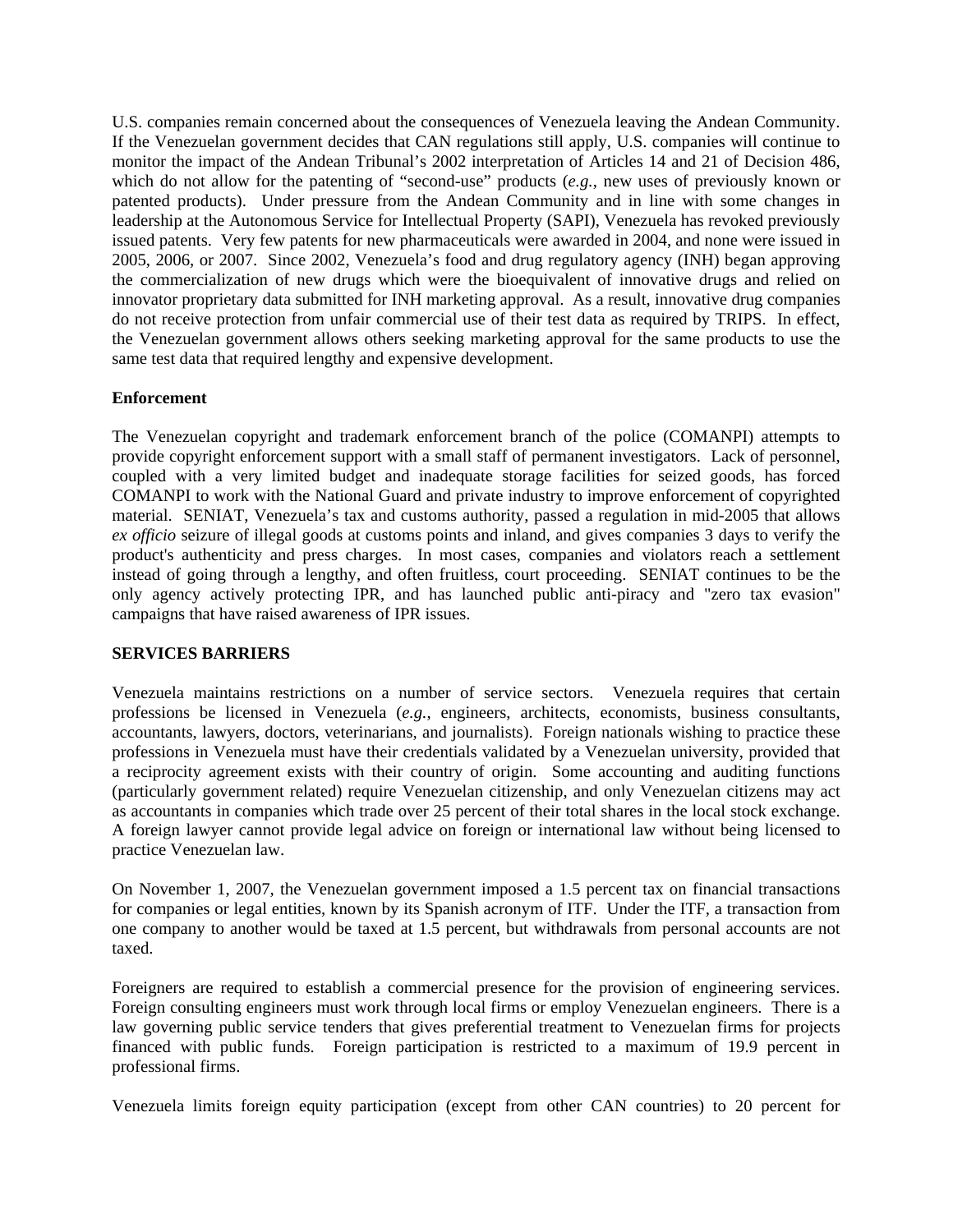enterprises engaged in Spanish language media.

A trade association has reported that draft satellite regulations call for preferential treatment for satellites owned and operated by the Venezuelan government, and may subject U.S. satellite operators to local establishment requirements that the trade association considers burdensome.

The government enforces a "one-for-one" policy that requires foreign musical performers giving concerts in Venezuela to share stage time with national entertainers. There is also an annual quota regarding the distribution and exhibition of Venezuelan films, as well as a requirement that a percentage of film copying be done in Venezuelan facilities. Television and FM broadcasters must use national content in half their programming.

In any enterprise with more than 10 workers, foreign employees are restricted to 10 percent of the work force, and Venezuelan law limits foreign employee salaries to 20 percent of the payroll.

By signing the 1997 WTO Financial Services Agreement, Venezuela made certain commitments to provide market access for banking, securities, life and non-life insurance, reinsurance, and brokerage activities. Venezuela did not make commitments on pensions, or on maritime, aviation and transportation insurance, and it applies an economic needs test as part of the licensing process.

# **INVESTMENT BARRIERS**

The government continues to control key sectors of the economy, including oil, petrochemicals and much of the mining and aluminum industries. Venezuela began an ambitious program of privatization in the 1990s under the Caldera administration, but under President Chavez further privatization has been halted. On January 8, 2007, President Chavez announced that the telecommunications provider CANTV, the electricity generation sector, the heavy-oil strategic associations, and other "important and strategic" areas would be nationalized. Several of the affected U.S. companies have reached agreement with the government on compensation terms while others have filed for international arbitration.

Foreign investment continues to be restricted in the petroleum sector. The exploration, production, refinement, transportation, storage, and foreign and domestic sale of hydrocarbons are reserved to the state. However, private companies may engage in hydrocarbons-related activities through mixed companies and equity joint ventures with the state-owned oil company Petroleos de Venezuela, S.A. (PDVSA). The Venezuelan constitution reserves ownership of PDVSA to the Venezuelan government. Sales to foreign investors of interests in subsidiaries and affiliates of PDVSA are permitted.

Over the last 2 years, the national government has made significant changes to royalty policies, tax policies, and contracts involving hydrocarbons-related activities. This has substantially increased uncertainty in the sector and raised concerns of companies operating in Venezuela. In 2006, the government transferred operating service agreements to mixed companies in which PDVSA held a majority stake. PDVSA has recently begun seeking partners to develop 27 blocks of the country's heavy crude reserves in Eastern Venezuela. National oil companies of politically strategic partner countries seem to be the preferred partners for the development of the new projects.

President Chavez issued a decree in late February 2007 requiring four strategic associations (joint venture projects relating to the development of Venezuela's extra heavy crude oil reserves) to convert to PDVSA control joint ventures in which the government would hold at least a 60 percent equity stake. The decree established a deadline of April 30, 2007, for completing the transfer. ConocoPhillips and ExxonMobil refused to transfer their investment stakes in three of the strategic associations. As a result, the Venezuelan government took control of these investments. Both companies are treating the government's